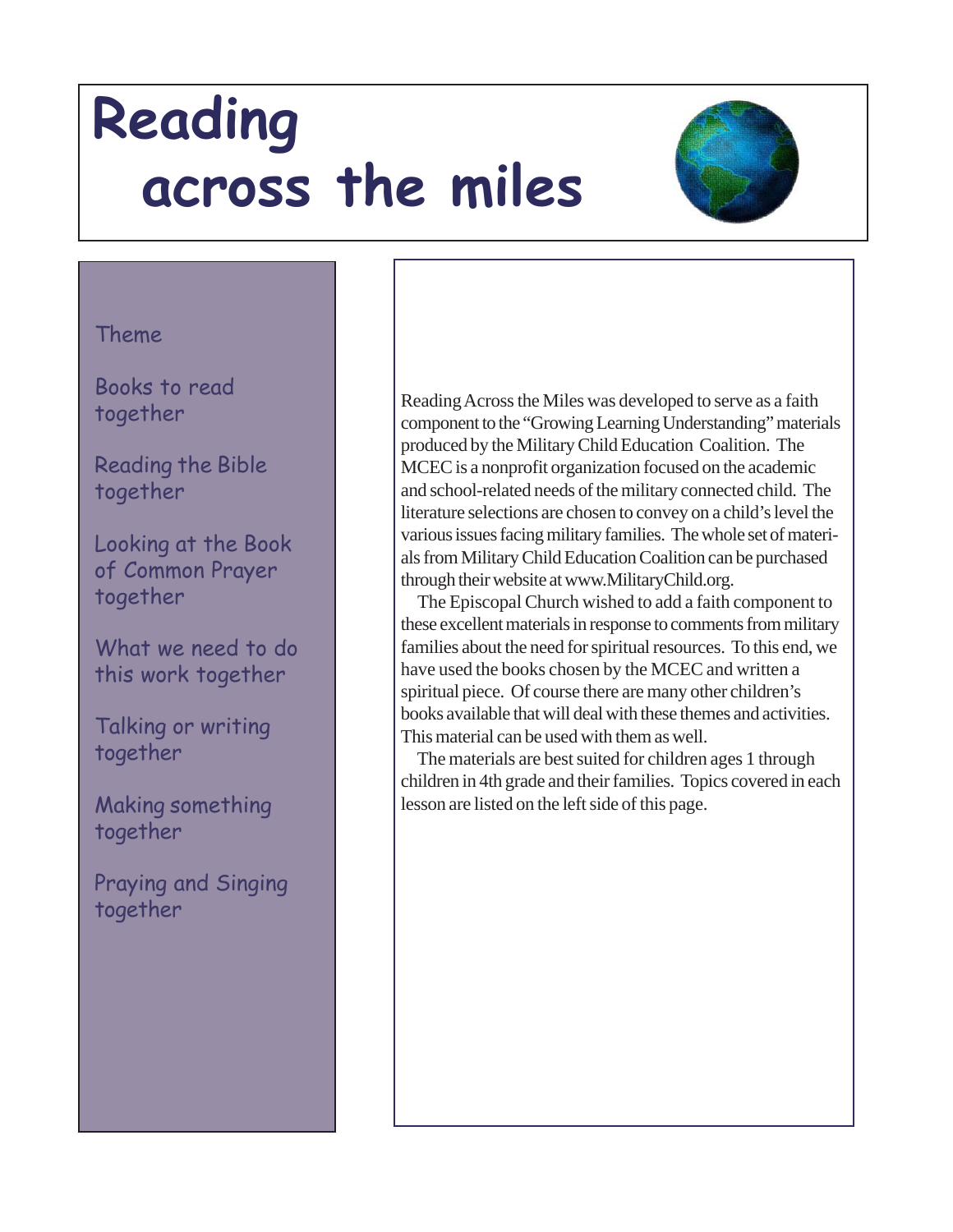### Books used in this material



*Armed Services Edition Office of the Bishop for Federal Ministries The Episcopal Church www.episcochap.0rg Lifelong Christian Formation The Episcopal Church www.episcopalchurch.org*

*Lots of Opposites* (Sesame Street) *My Friend Isabelle* (Woloson) *We're Different, We're the Same and We're All Wonderful!* (Sesame Street) *It's Okay to be Different* (Todd Parr) *Teeth, Tails & Tentacles* (Christopher Wormell) *A Child's Book of Art* (selected by Lucy Micklethwait) *In My Heart* (Molly Bany) *While You are Away* (Eileen Spinelli) *How Many Stars in the Sky?* (Reading Rainbow) *Mommy, You are My Hero* (Michelle Ferguson-Cohen) *Daddy, You are My Hero* (Michelle Ferguson-Cohen) *Wild about Books* (Judy Sierra) *Once upon a Time* (Niki Daly) *A Family of Poems* (Caroline Kennedy) *Baby Face*s (Sesame Beginnings) *The Kissing Hand* (Audrey Penn) *Night Catch* (Brenda Ehrmantraut) *On Earth* (G. Brian Karas) *Me on the Map* (Joan Sweeney) *Inter-linked Space* (Ben Denne and Eileen O'Brien) *Family Traditions for All Seasons* (Dr. Mary Keller) The Book of Common Prayer (Episcopal Church) The New Revised Standard Version Bible A Prayer Book for the Armed Services 2008 (Episcopal Church) *The Anglican Family Prayer Book* (Anne E. Kitch)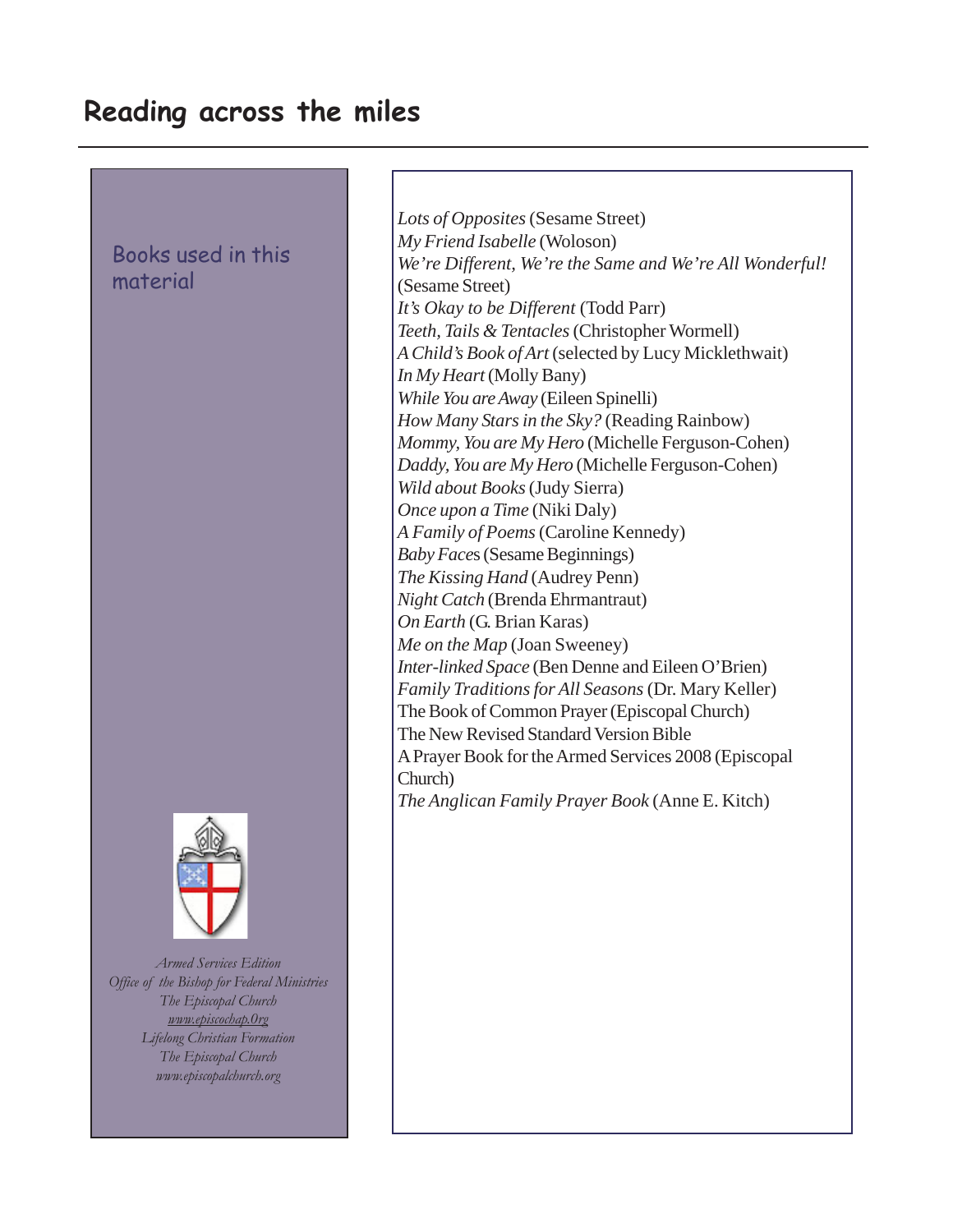

#### Theme

Books to read together

Reading the Bible together

Looking at the Book of Common Prayer together

What we need to do this work together

Talking or writing together

It's okay to be different. This collection of books will address nurturing self-esteem, will teach tolerance and social skills.

*Lots of Opposites* (Sesame Street) *My Friend Isabelle* (Woloson) *We're Different, We're the Same and We're All Wonderful!* (Sesame Street) *It's Okay to be Different* (Todd Parr)

Psalm 139:14 "I praise you because I am fearfully and wonderfully made; your works are wonderful, I know that full  $w$ ell." Luke 6: 31

"Do to others as you would have them do to you."

"Will you strive for justice and peace among all people, and respect the dignity of every human being?" (Baptismal Covenant Promise p. 305)

2 sheets of construction paper for each person's book construction paper or socks or felt to make a puppet for each family member

glue markers or crayons magazines family photos

How can your family be more loving this week? How can you be more loving to your family this week? To your friends?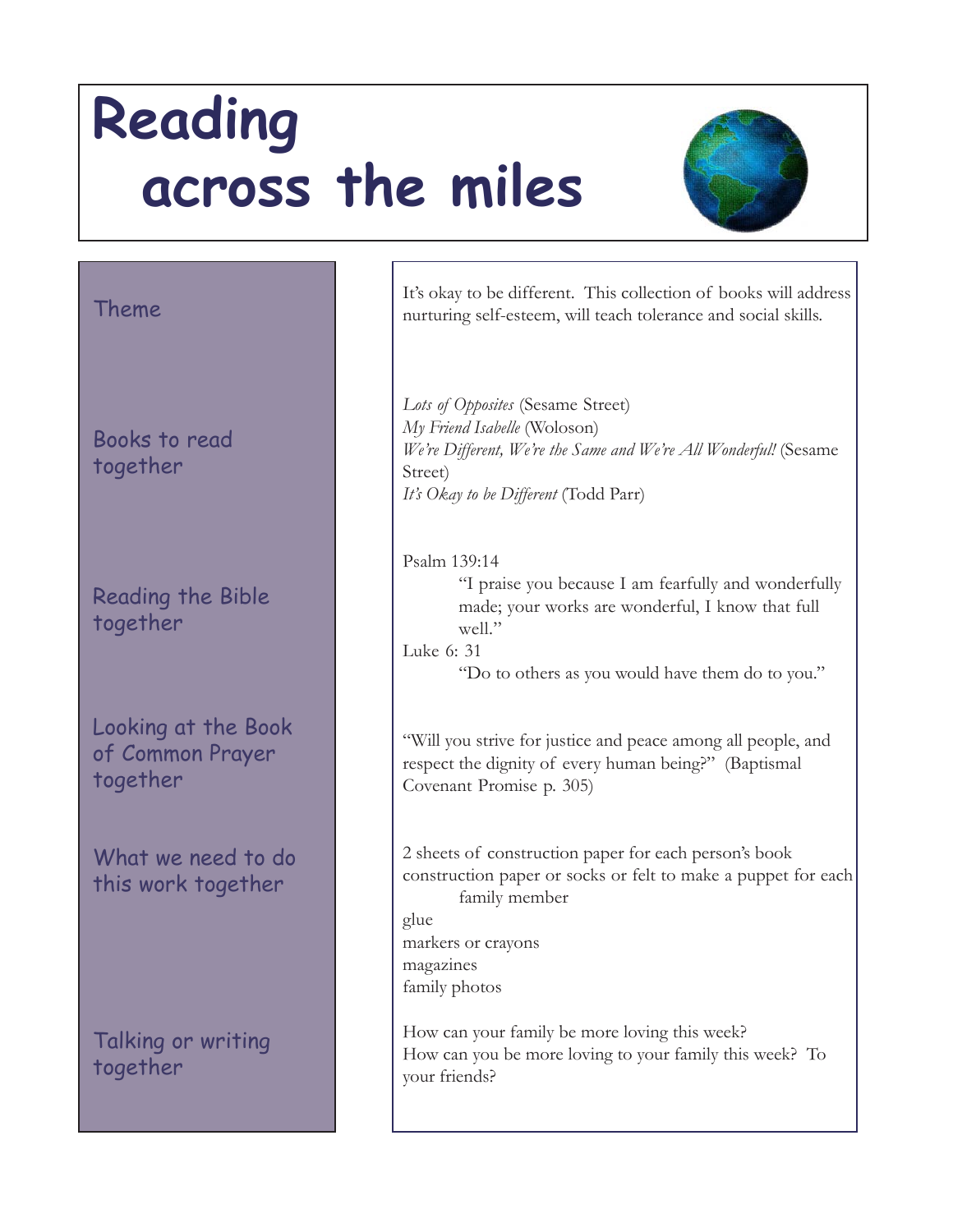# Making something together

## Singing and Praying Together



*Armed Services Edition Office of the Bishop for Federal Ministries The Episcopal Church www.episcochap.0rg Lifelong Christian Formation The Episcopal Church www.episcopalchurch.org*

Make a booklet using 2 pieces of construction paper folded in half. You may wish to staple it on the fold. Either draw pictures to illustrate the Psalm or the Golden Rule or cut out pictures from newspapers to illustrate the message. You may also wish to make puppets for each person in your family using construction paper or socks. Using the puppets act out ways you can be loving to one another.

Make a center for family prayer time. Take a piece of construction paper, put a small votive candle on it and perhaps one of your family bookets. Light the candle each time you gather for prayers.

You may wish to read the two scriptures and pray the following prayer:

| Response: | Lord, hear our prayer.                     |
|-----------|--------------------------------------------|
| Leader:   | That we can be like Jesus, we pray to the  |
|           | Lord.                                      |
| Response: | Lord, hear our prayer.                     |
| Leader:   | That we respect the dignity of every human |
|           | being.                                     |
| Response: | Lord, hear our prayer.                     |
| Leader:   | That we will remember to thank God for all |
|           | our gifts.                                 |
| Response: | Lord, hear our prayer.                     |
| Leader:   | For those who are special to us.           |
| Response: | Lord, hear our prayer.                     |
| All       | Amen.                                      |
|           |                                            |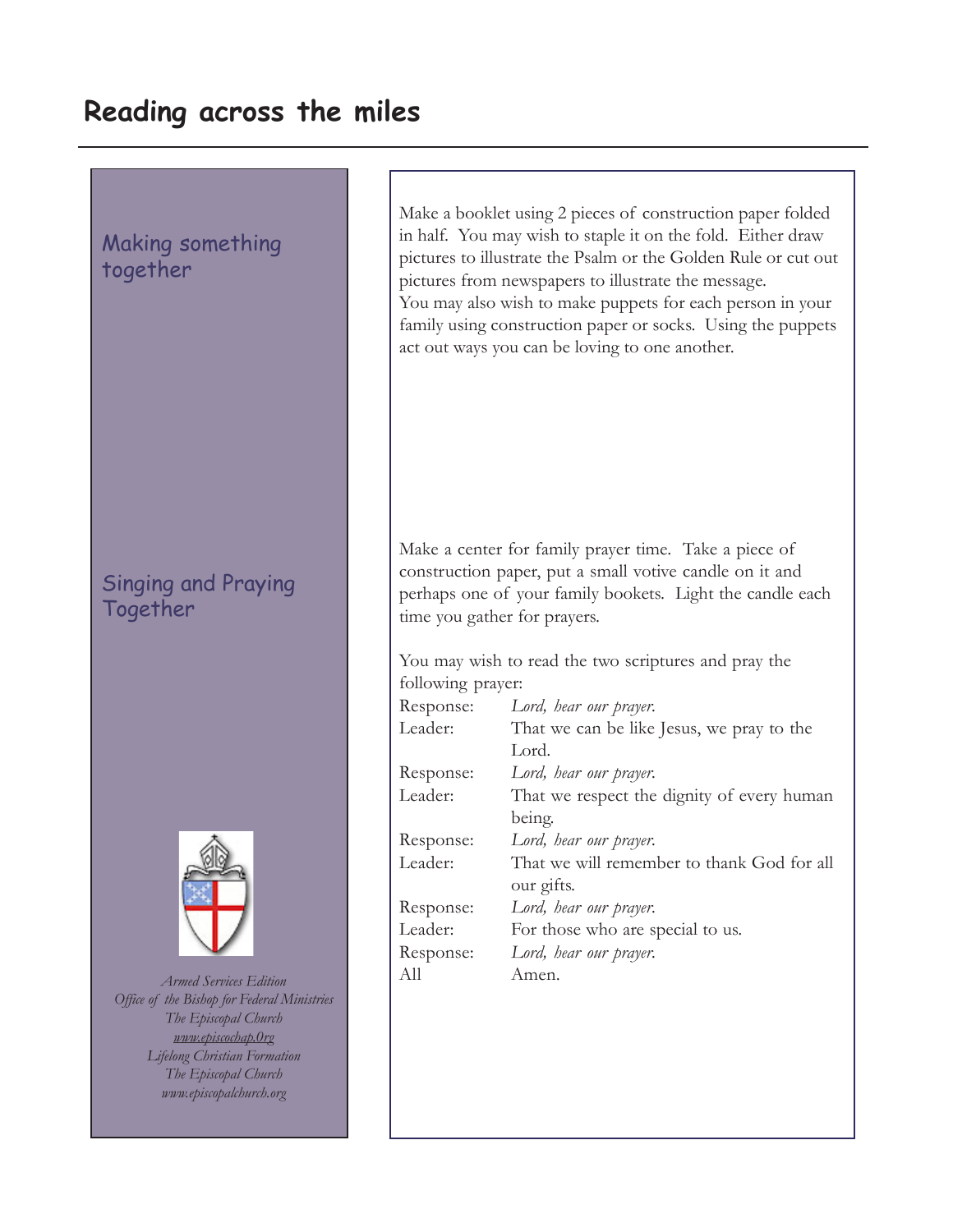

### Theme

Books to read together

Reading the Bible together

Looking at the Book of Common Prayer together

What we need to do this work together

Talking or writing together

**Counting** Art Appreciation Sophistication

*Teeth, Tails & Tentacles* (Christopher Wormell) *A Child's Book of Art* (selected by Lucy Micklethwait)

Genesis 1 (story of creation) Various other readings from *The Twelve Days of Christmas*

The Apostles' Creed (p. 96)

Art books or websites of classical art

Find paintings of the verses in *The Twelve Days of Christmas*. Find stories or books in the Bible mentioned in the carol.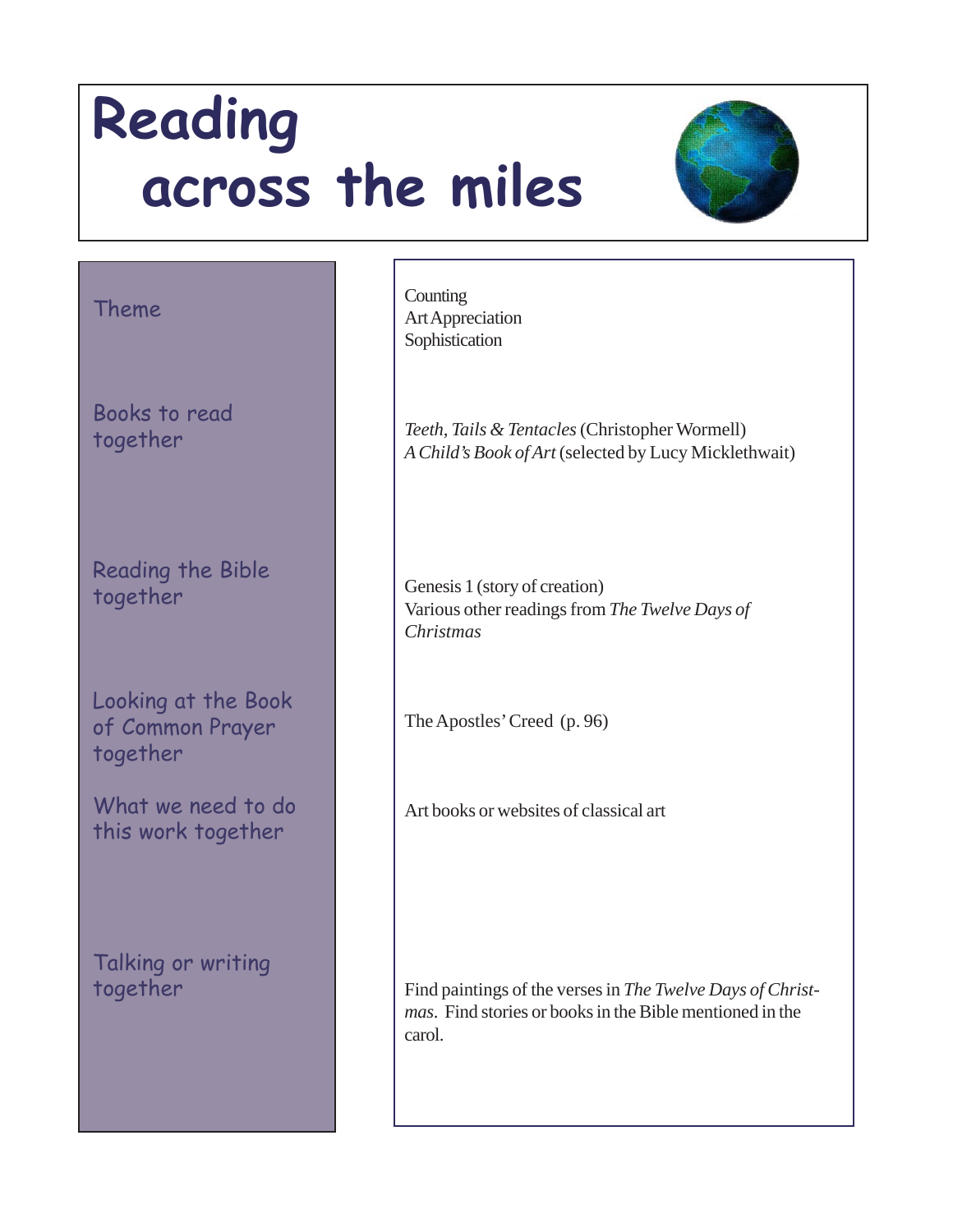Making something together

## Praying and Singing together



*Armed Services Edition Office of the Bishop for Federal Ministries The Episcopal Church www.episcochap.0rg Lifelong Christian Formation The Episcopal Church www.episcopalchurch.org*

*The Twelve Days of Christmas* was written in the 16th century in England. Because it was illegal at that time to practice one's faith, this song served as a reminder for people of the significant teachings of the church. It is a great counting song and a good Bible study as well, and not just for Christmas. Find a good recording of the carol and sing along.

| $1st$ Day                                              | The partridge in the pear tree is Jesus on the        |  |
|--------------------------------------------------------|-------------------------------------------------------|--|
| cross, who willingly gave up his life so that we might |                                                       |  |
|                                                        | live. The tree also reminds us of Adam and Eve.       |  |
| $2nd$ Day                                              | Two turtle doves - Old and New Testaments             |  |
| $3rd$ Day                                              | Three French hens – faith, hope and love –            |  |
| 1 Cor 13                                               |                                                       |  |
| $4th$ Day                                              | Four calling birds - Matthew, Mark, Luke              |  |
| and John, the four gospel writers.                     |                                                       |  |
| 5 <sup>th</sup> Day                                    | Five golden rings - the five books of the             |  |
| Torah/                                                 | Bible (Genesis, Exodus, Leviticus, Numbers            |  |
| and                                                    | Deuteronomy)                                          |  |
| 6 <sup>th</sup> Day                                    | Six geese a-layin - the six days of creation          |  |
| 7 <sup>th</sup> Day                                    | Seven swans a-swimmin - seven gifts of the            |  |
|                                                        | Holy Spirit – wisdom, understanding, counsel,         |  |
| fortitude, knowledge, piety and fear of the Lord.      |                                                       |  |
| 8 <sup>th</sup> Day                                    | Eight maids a-milking - the 8 beatitudes              |  |
| 9 <sup>th</sup> Day                                    | Nine ladies dancing - nine Fruits of the Spirit       |  |
| found in Gal. 5:22-23 - love, joy, peace, patience,    |                                                       |  |
|                                                        | kindness, goodness, faithfulness, gentleness and self |  |
| control                                                |                                                       |  |
| $10th$ Day                                             | Ten lords a-leaping - Ten Commandments                |  |
| $11th$ Day                                             | Eleven pipers piping - the 11 faithful disciples      |  |
| 12 <sup>th</sup> Day                                   | Twelve drummers drumming - the 12 points              |  |
| of                                                     | belief expressed in the Apostles' Creed               |  |
|                                                        |                                                       |  |

Draw 12 boxes on a sheet of white paper. Draw pictures illustrating each verse of the song in the boxes (don't draw in order). Cover the boxes with a stick note and play a guessing game. "On the ninth day of Christmas....". Take turns guessing which box contains that picture.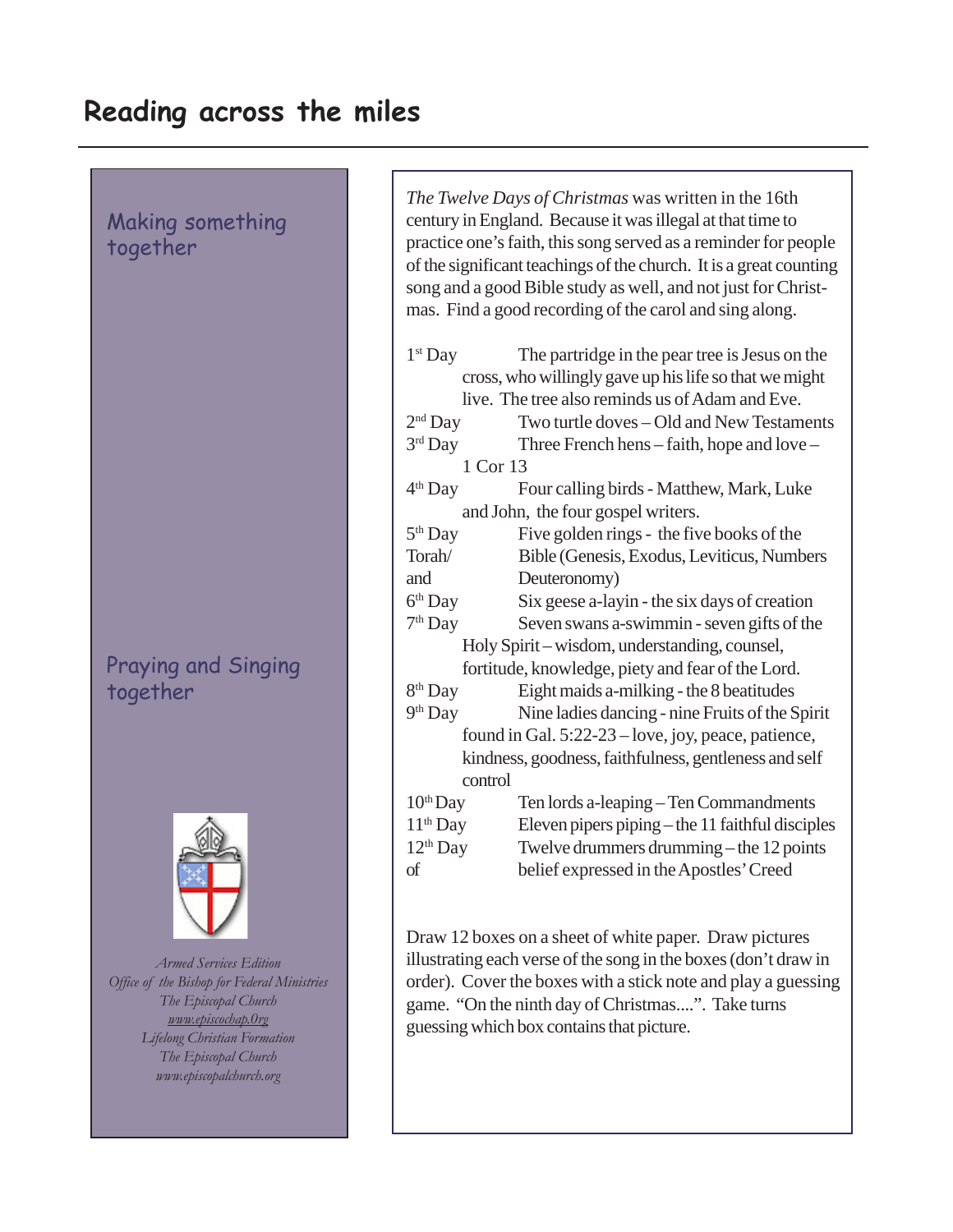

#### Theme

Books to read together

Reading the Bible together

Looking at the Book of Common Prayer together

What we need to do this work together

Talking or writing together

Staying connected to family members who are deployed. Help children adapt to family and daily changes that occur when a parent is away.

Importance of nurturing resilient family bonds to sustain children through deployment.

*In My Heart* (Molly Bany) *While You are Away* (Eileen Spinelli) *How Many Stars in the Sky?* (Reading Rainbow) *Mommy, You are My Hero* (Michelle Ferguson-Cohen) *Daddy, You are My Hero* (Michelle Ferguson-Cohen)

Gen. 12 and 17:1-8 (Story of Abraham and Sarah as they leave home and God's telling Abraham that he would have as many children as there are stars in the sky.)

Prayers for Family and Personal Life are found beginning on page 828 of the Book of Common Prayer.

A journal book for each family member Length of freezer paper Tape Markers World Map

You might like to research the part of the world where your family member is deployed. Find the place on the map. Look in the Bible at the story of Abraham. Where did this take place? Can you find it on the map? What other biblical events can you find that took place where your family member is?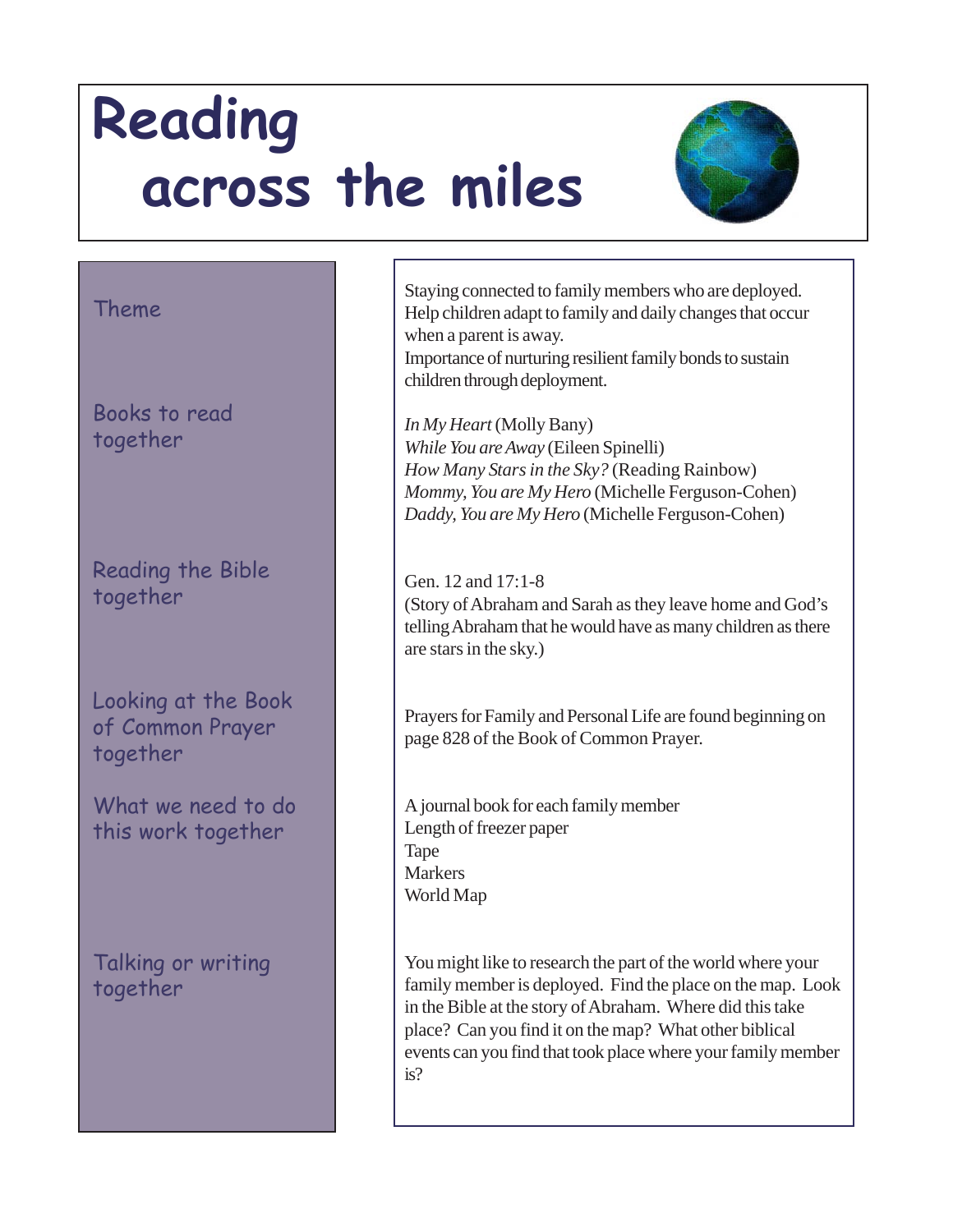### Making something together

### Praying and Singing together



*Armed Services Edition Office of the Bishop for Federal Ministries The Episcopal Church www.episcochap.0rg Lifelong Christian Formation The Episcopal Church www.episcopalchurch.org*

Don't forget to add spiritual and faith formation components to your journal, such as your prayers, something you read in the Bible or another spiritual book, going to church or Vacation Bible School, etc.

On the length of freezer paper, divide the paper into segments. Draw faith events along with existing events that will happen while the family member is deployed, for example birthdays, Christmas pageants, etc.

For young children, you may wish to make a story box. Use sand if your family member is deployed in the desert, water if deployed in the waters, a large rock for a mountain, feathers, kites or a small fan if your family member is a pilot. The story boxes can be used to tell biblical stories - Moses in the desert, Abraham and Sarah, Noah and the flood, Jesus' stories that took place at the Sea of Galilee, the wisemen and the star, etc. Small wooden pegs make great people, little plastic boats and plastic fish help tell the stories. An underbed storage box makes a great story box.

Make a "Flat Stanley" type doll representing your family member who is deployed. Take "Flat \_\_\_\_\_\_" wherever you go and take photos to send to your loved one who is away.

Your family devotion center can contain a photo of the deployed member, a photograph of your family and a small calendar.

#### A Prayer for Those We Love

Almighty God, we entrust all who are dear to us to your never-failing care and love, for this life and the life to come, knowing that you are doing for them better things than we can desire or pray for; through Jesus Christ our Lord. Amen. (Book of Common Prayer p. 831)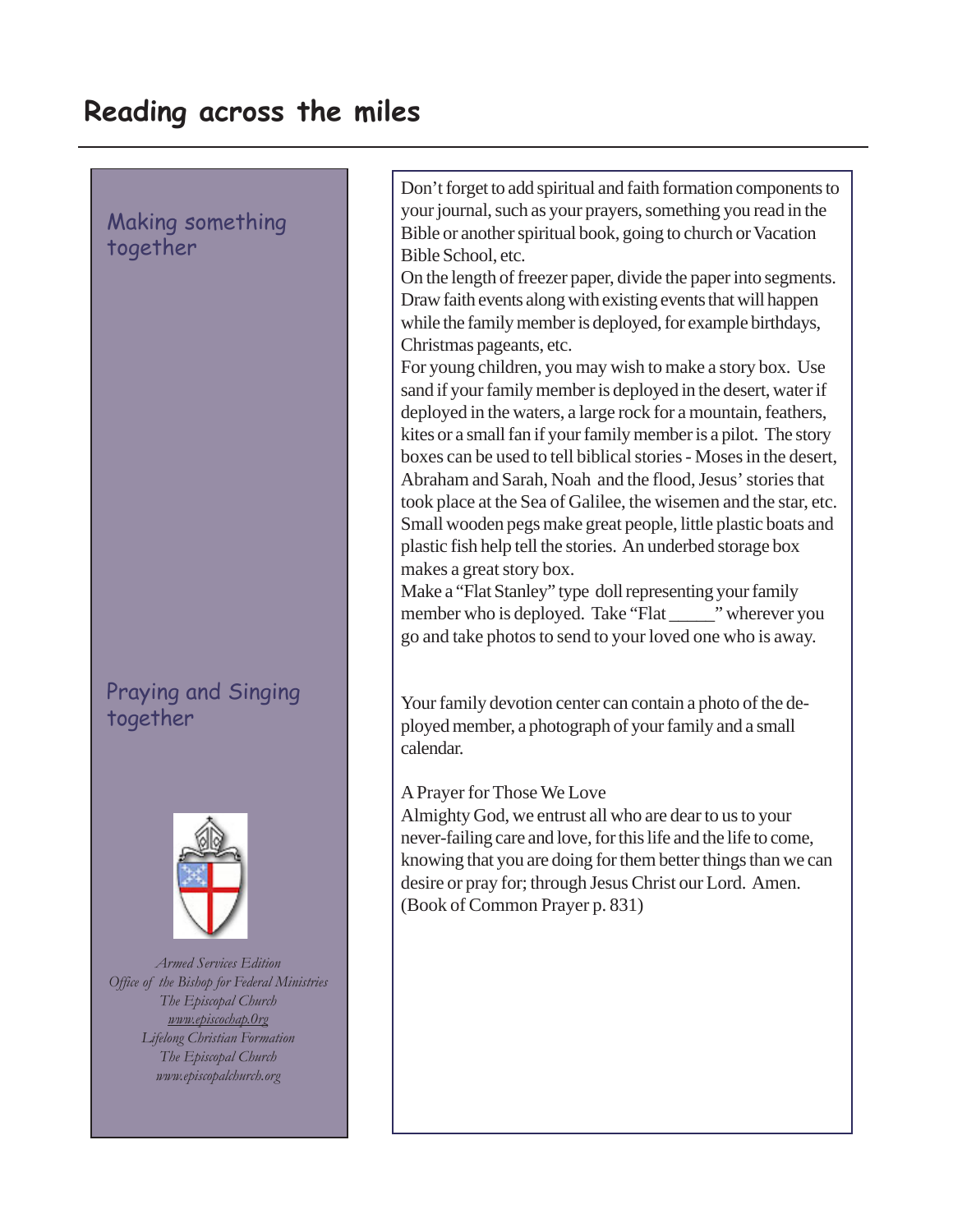

#### Theme

Books to read together

Reading the Bible together

Looking at the Book of Common Prayer together

What we need to do this work together

Talking or writing together

Love of learning Use of literature to stay connected with family and friends. Find comfort and understanding in literature.

*Wild about Books (Judy Sierra) Once upon a Time* (Niki Daly) *A Family of Poems* (Caroline Kennedy)

Gen. 12 (story of Abraham and Sarah leaving their home) John 10 (Good Shepherd) Psalm 23

The Psalms begin on page 585

Journal World map Construction paper and markers **Stickers** Fancy paper

We have a story in the Bible. These are our "family" stories as well. We can be a part of these stories. Wear a biblical headdress, pretend to ride a camel or a donkey, or walk with a walking stick as you read a favorite story in the Bible. Our hymns also tell stories. In Jesus' time, the hymnal was the Psalms. Some were sad, some happy. You may like to copy the words of a favorite Psalm or hymn in your journal.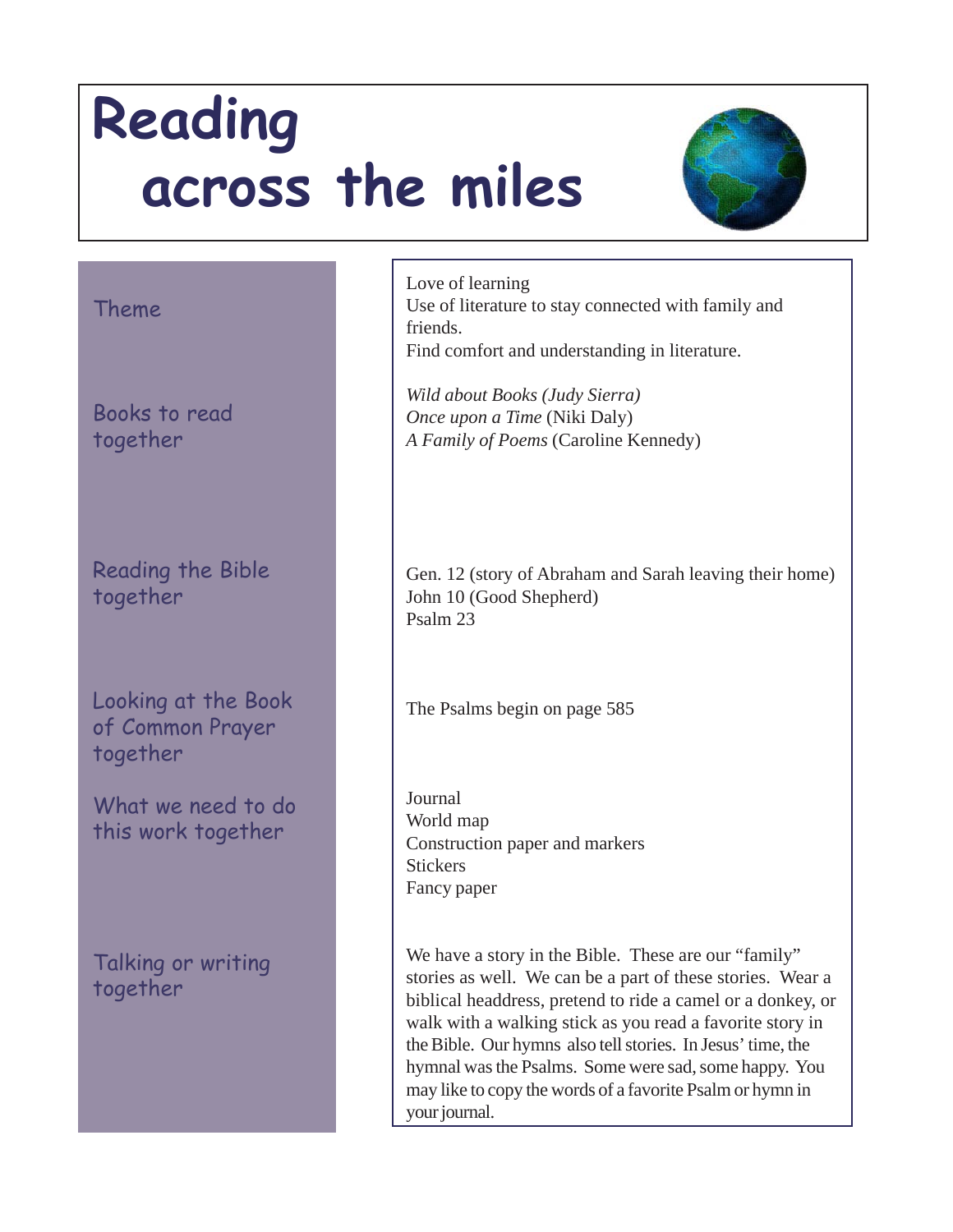Making something together

Singing and praying together



*Armed Services Edition Office of the Bishop for Federal Ministries The Episcopal Church www.episcochap.0rg Lifelong Christian Formation The Episcopal Church www.episcopalchurch.org*

The Bible is like a library. There are many kinds of books in the Bible - like history, poetry, prophecy, etc.

Make a booklet with construction paper, using 4 pages of paper. Read the 23rd Psalm to your child. Have them illustrate the Psalm. Then encourage them to write the Psalm in their own words or tell you in their own words for you to write for them.

Choose a Bible story to read as you wear your head dress, and "ride your chariot, donkey or camel". Perhaps one of the night time stories in the Bible could be read with all holding flashlights.

You may wish to make a triptych using a piece of construction paper folded in thirds. In the left section draw a picture of yourself. In the middle section draw a picture of yourself as a part of the Bible story (being a shepherd at the manger at Christmas, for example) In the third section draw a picture of the Bible story (perhaps Noah or the wisemen, etc.) . You are part of the biblical story.

Have a family sing-along with hymns.

For your family devotion center include a hymnal or copy a favorite Psalm on a card. Pray the Psalm together.

O God, whose Son Jesus is the good shepherd of your people; Grant that when we hear his voice we may know him who calls us each by name, and follow where he leads; who, with you and tthe Holy Spirit, lives and reigns, one God, for ever and ever. Amen. (Book of Common Prayer p 225)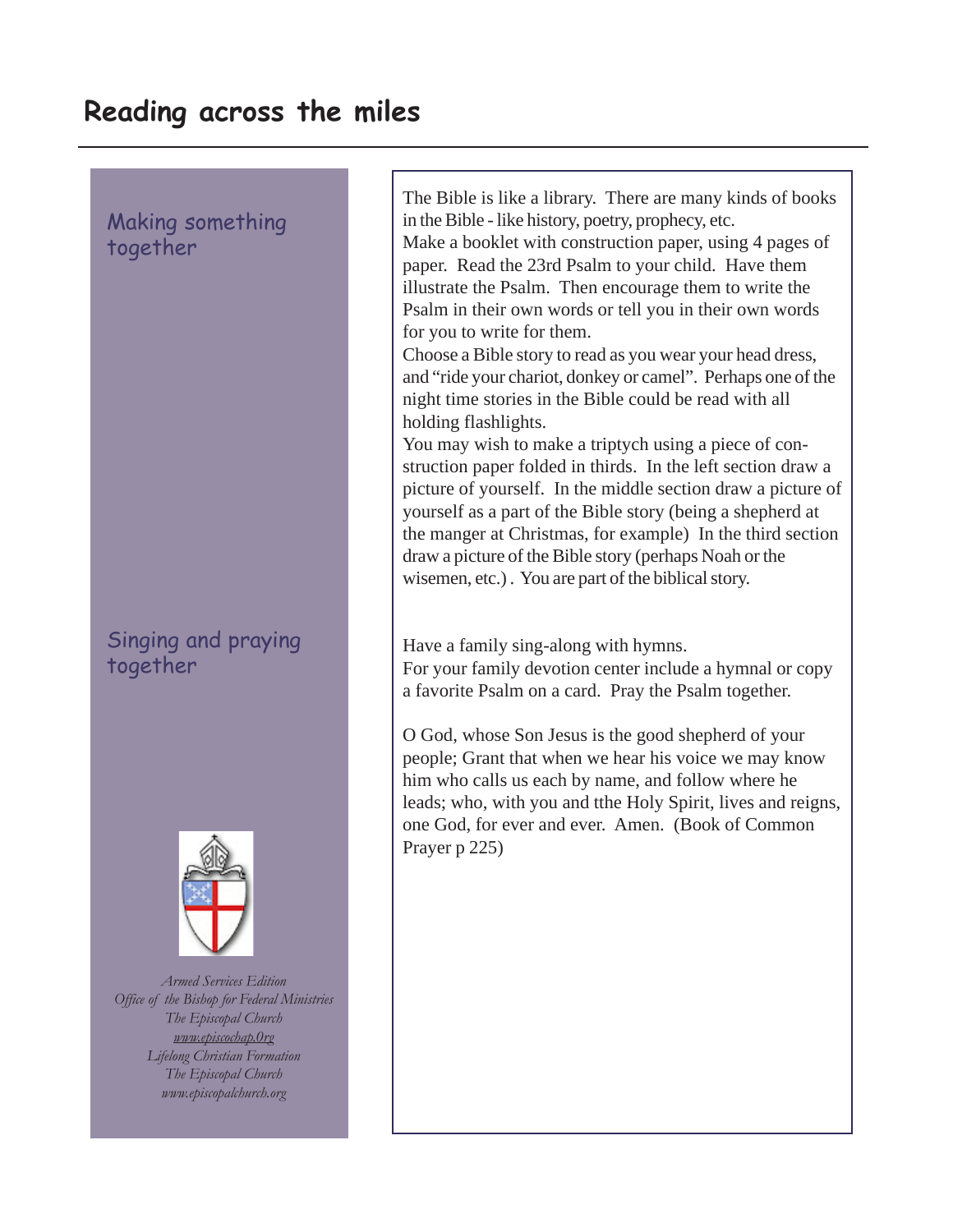

### Theme

Books to read together

Reading the Bible together

Looking at the Book of Common Prayer together

What we need to do this work together

Talking or writing together

To provide sensory exposure Connect with a deployed loved one Valueing chidren's treasures

*Baby Face*s (Sesame Beginnings)

Luke 2 (The Christmas Story) Matthew 2:1-12 (The story of the Wisemen)

Thanksgiving for the Birth or Adoption of a Child, p439ff

2 8-1/2 x 11 inch pieces of felt yarn sandpaper, soft flannel, fake fur, cotton balls, a small rock, small piece of velvet or gold foil, a small mirror, family photos, patch cut from an old uniform sandwich zip lock bags notebook rings

Talk about being happy, sad, afraid. Per the directions on the next page, pull the items from the "feeling bag" and talk about each one.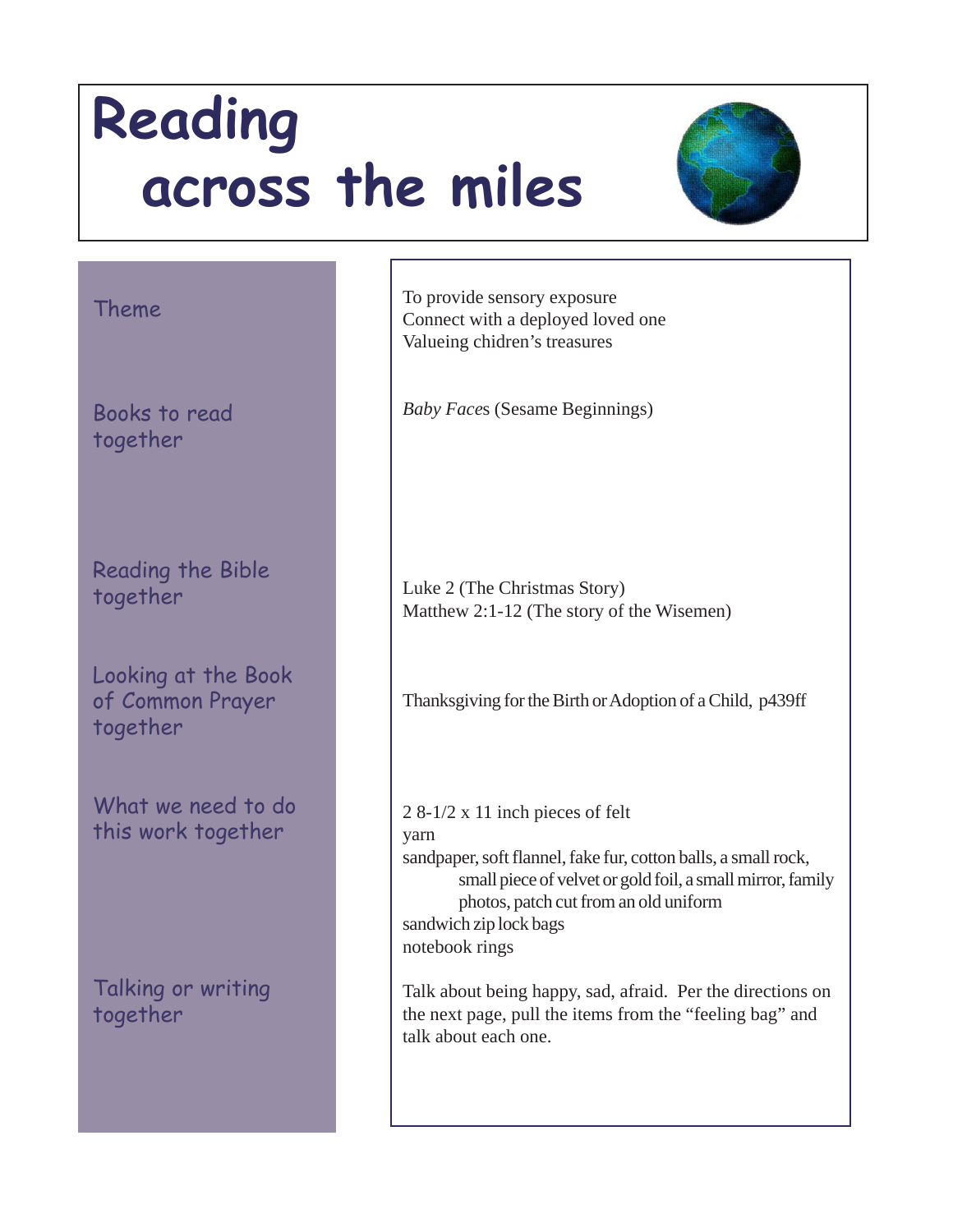Making something together

### Singing and Praying together



*Armed Services Edition Office of the Bishop for Federal Ministries The Episcopal Church www.episcochap.0rg Lifelong Christian Formation The Episcopal Church www.episcopalchurch.org*

Sew the felt together to make a bag with open top. You can also punch holes down the sides and bottom of the felt and lace them together with the yarn. In the bag include the items from first page. The sandpaper reminds us of many Bible stories that took place in the desert. The soft flannel reminds us of the swaddling clothes Mary in which wrapped Baby Jesus, the velvet or foil reminds us of the Wisemen, cotton balls remind us of sheep, fake fur reminds us of Mary's donkey, rock reminds us of mountains. Use your imagination to put such sensory objects in the bag. A piece of your family member's uniform or other clothing will serve as a wonderful reminder. The mirror is for the child to see themself as a Child of God.

For the photo album, place photos inside the sandwich ziplock bag. Punch a hole in the zip end of the bag and thread onto a ring (notebook ring purchased at office supply store). The photos can be changed out as you wish. Make one to send to your family member who is away.

Cut pictures of people from magazines who look happy, sad, afraid, mad, etc. Fold the pictures into different shapes (triangles, squares, stars, etc.) and make a game of guessing how the person in the picture feels and then unfold the picture.

For your family devotion, include your feeling bag and your "photo album" along with candle.

#### Prayer for Those Absent

O loving God, who has given us family and friends; be with all those whom we love who cannot be with us, guard and bless them wherever they may be, grace them with joy, protect them from all evil, and bring them safely to us once again. In the name of Jesus we pray. Amen. (Anne E. Kitch, *The Anglican Family Prayer Book*)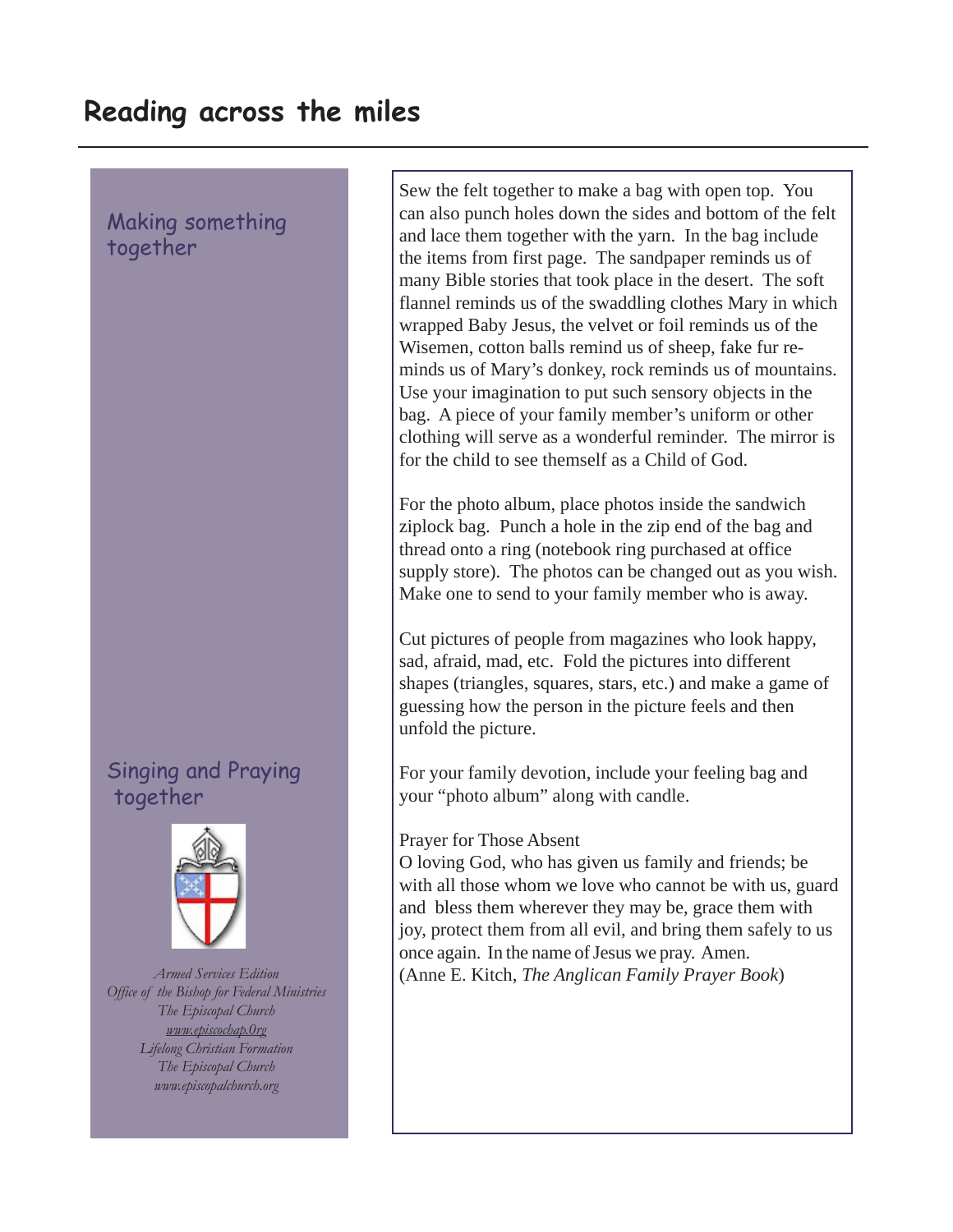

### Theme

Books to read together

Reading the Bible together

Looking at the Book of Common Prayer together

What we need to do this work together

Talking or writing together

Help with transitions Family love Family traditions Honor the power of stories

*The Kissing Hand* (Audrey Penn)

John 3:16

For God so loved the world that he gave his only begotton Son, that whoever believes in him shall have eternal life.

Baptismal Liturgy, p. 308 Book of Common Prayer "you are sealed as Christ's own forever..."

Small heart-shaped box (could be brown cardboard from a craft store, a plastic heart box, etc. Items to put in the box Copy of the liturgy for deployment found in this "Across the Miles" resource. Little heart stickers

Sacraments are an outward and visible sign of an inward and spiritual grace. The bread and wine at Eucharist, the water and oil at baptism are such signs. We wear crosses to remind us that we are Christian. We kiss one another to show our love for each other. We have birthday cakes with candles and special gifts, Christmas trees, Easter baskets. Chester's mother kissed his hand and he knew that he would always have her love.

As family members we can use the family ritual for those leaving.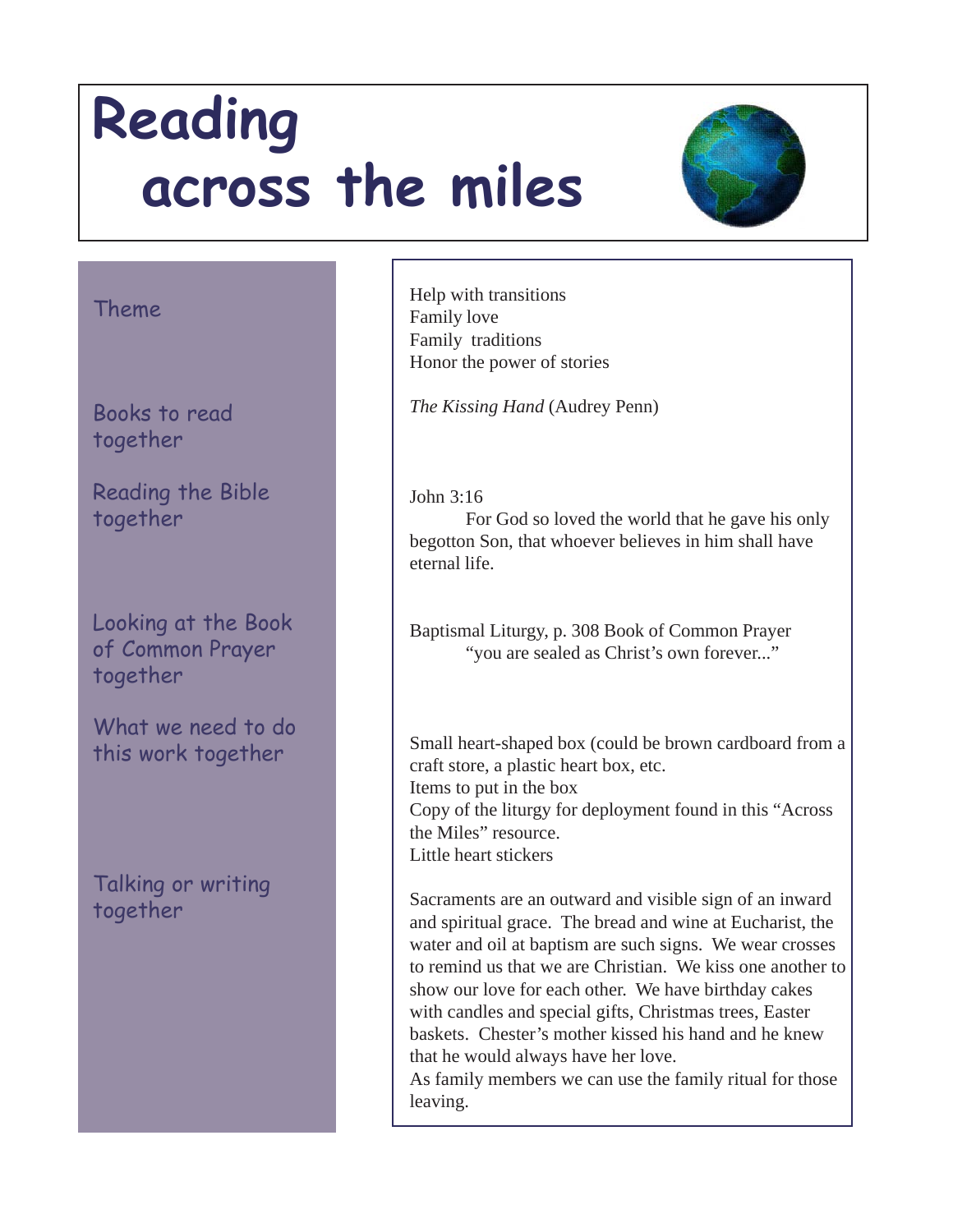### Making something together

## Singing and praying together



*Armed Services Edition Office of the Bishop for Federal Ministries The Episcopal Church www.episcochap.0rg Lifelong Christian Formation The Episcopal Church www.episcopalchurch.org*

The heart shaped box can contain things that remind children that they are loved. Have the child choose such objects. Make a similar box for your deployed family member. Include heart stickers, a small cross and "Jesus Loves Me" written on a small card.

To go with the family liturgy for the deployed person include reminders of your family celebrations during the year - Christmas, Easter, birthdays and other special events that you observe as a family such as first day of school, piano recitals, sporting events to be given as reminders of the family. Perhaps the deployed family member can include some such symbols for the rest of the family as well.

For your family center for your devotions include your heart box. Look at the items in the box and talk about how much you are loved.

Sing "Jesus Loves Me"

Jesus loves me this I know For the Bible tells me so. Little ones to him belong. They are weak but he is strong. Yes, Jesus loves me. Yes, Jesus loves me. Yes, Jesus loves me - the Bible tells me so.

Perhaps you can sing together and say bedtime prayers together when you can talk to each other on the telephone or Skype.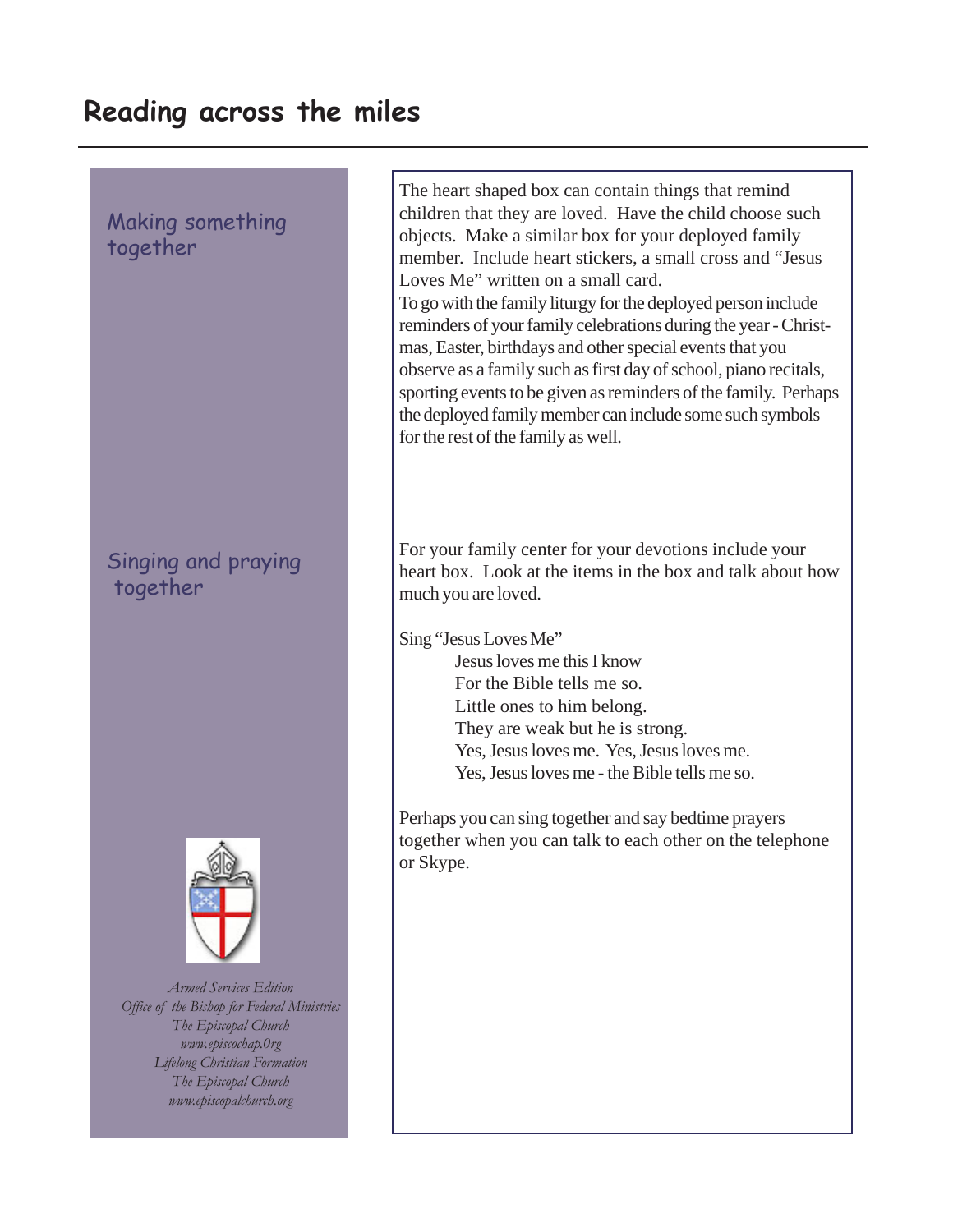

### Theme

Books to read together

Reading the Bible together

Looking at the Book of Common Prayer together

What we need to do this work together

Talking or writing together

Emotions Social skills

*My Many Colored Days* (Dr. Seuss) *A is for Angry, an animal and adjective alphabet* (Sandra Boynton)

Genesis. 1 (creation) Exodus 17 (Israelites complain in the desert) Daniel 6 (Daniel and the lions) Luke 18:15-17 (Jesus and children) Luke 19: 1-10 (Zaccheus) Luke 6:31 (Golden Rule)

Baptismal Covenant Promise p. 304-05 "Will you continue in the apostles' teaching and fellowship, in the breaking of bread, and in the prayers?" "Will you seek and serve Christ in all persons, loving your neighbor as yourself?

Paper plates yarn markers

Read the Bible selections above. How did the people feel in each of the stories? (Glad, mad, happy, sad, afraid, etc.)

What might you do for a family member who was glad, mad, happy, sad, afraid, etc.?

Make masks for each of the emotions and act out the Bible stories. Act out something that happened to you recently.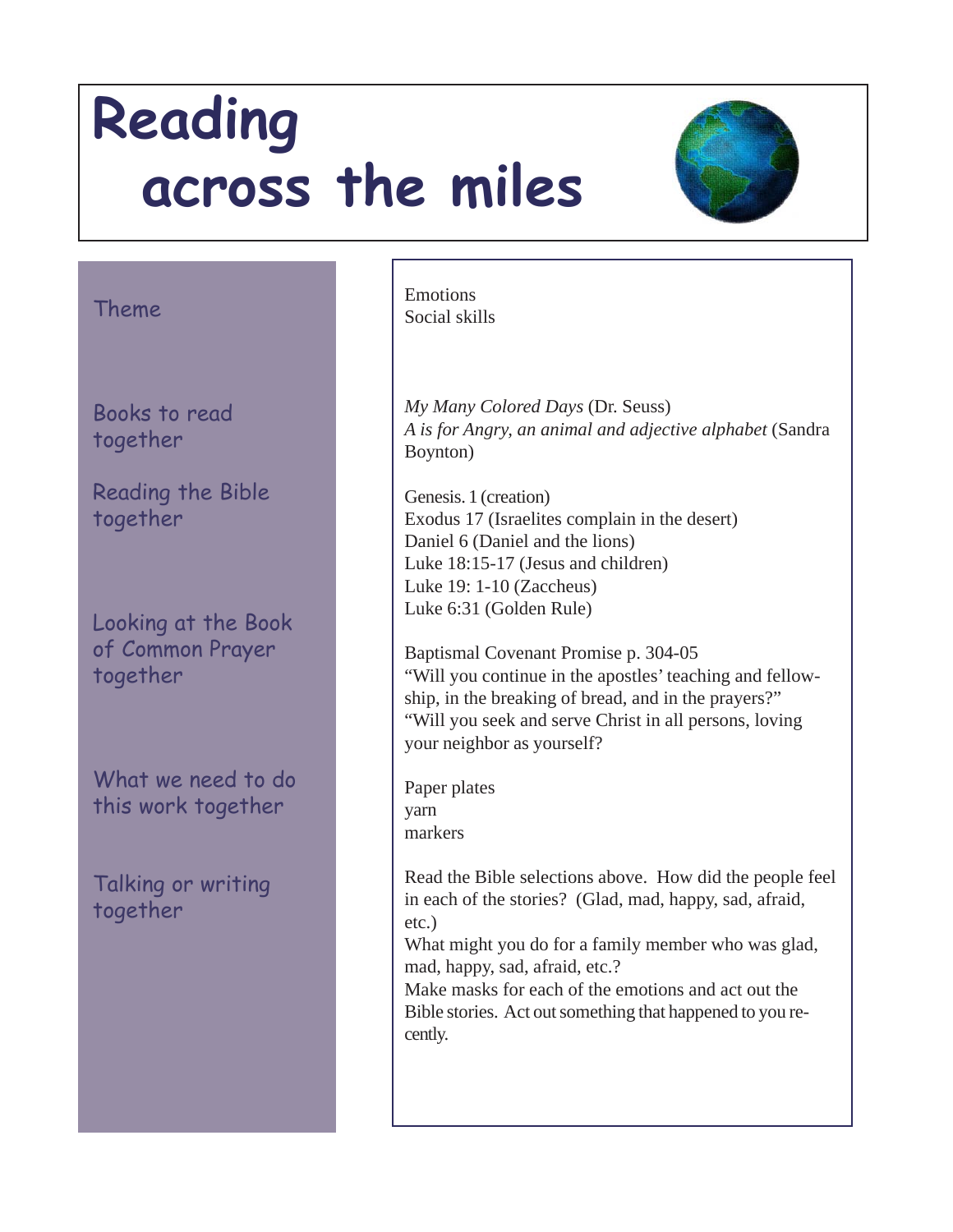Making something together

Singing and praying together



*Armed Services Edition Office of the Bishop for Federal Ministries The Episcopal Church www.episcochap.0rg Lifelong Christian Formation The Episcopal Church www.episcopalchurch.org*

Make your masks using markers, cutting out holes for eyes, nose and mouth. Secure mask to your head with the yarn.

The Golden Rule can be found in many of the religions of the world.

"Do unto others as you would have them do to you." (Christianity)

"Treat others as you would yourself be treated." (Hindu)

"Live in harmony, for we are all related." (Islam)

"Hurt not others with that which pains you." (Buddhism)

"Live in harmony, for we are all related."

(Native American)

"What you youself hate, do to no man." (Judaism) You may like to write these on cards for your devotion center. How are these rules alike? Different? Which do you like best?

You may like to enlarge your prayer/devotion center to include a rocker or small seating place in a quiet corner of your home. A candle, a Bible, and some children's Bible storybooks would be good additions. Respect the need of family members to have a quiet place for prayer. Encourage family to go to the prayer center when they are glad, mad, scared, happy. Quiet time with God is a good habit.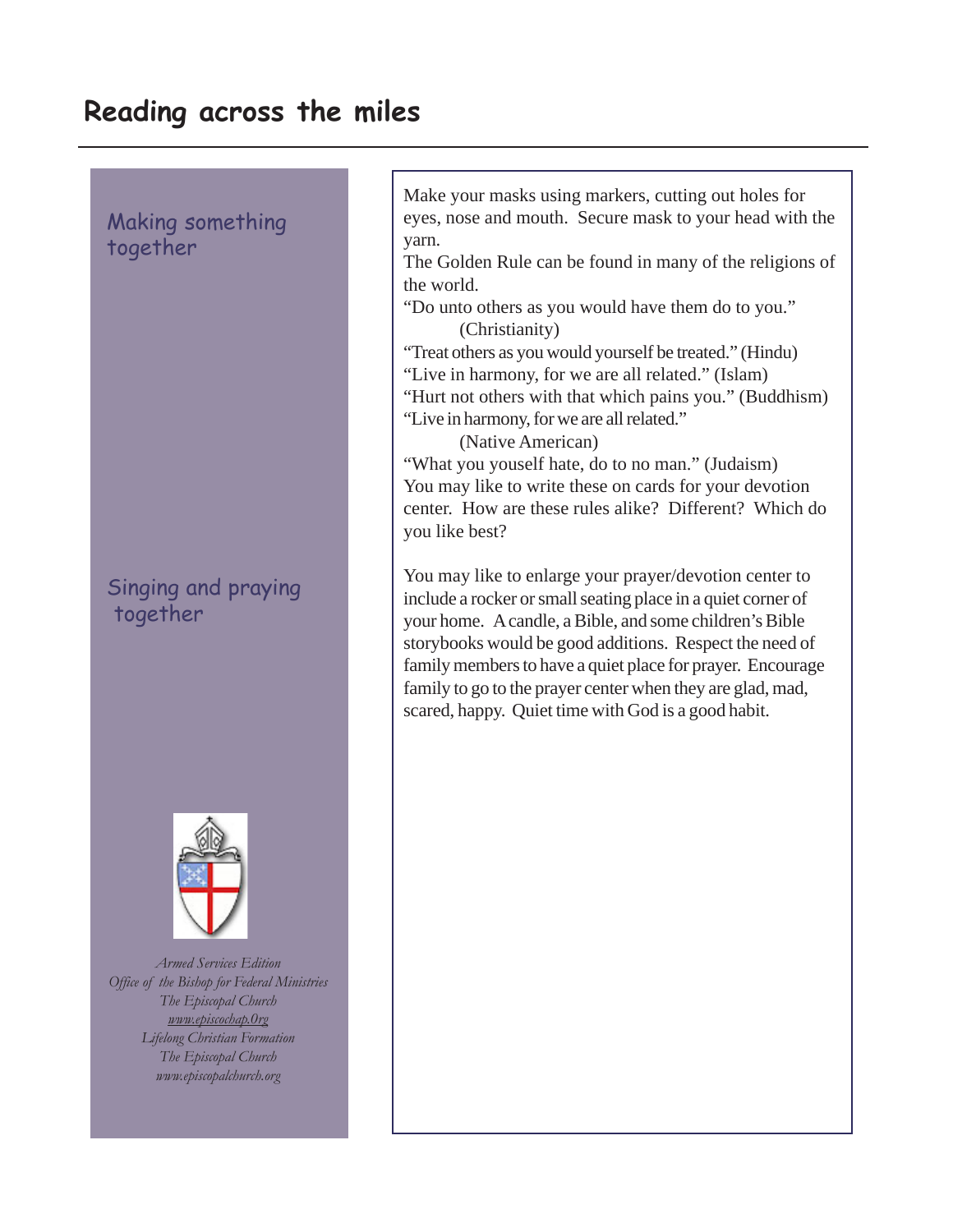

#### Theme

Books to read together

Reading the Bible together

Looking at the Book of Common Prayer together

What we need to do this work together

Talking or writing together

Passage of time Challenges of deployment

*Night Catch* (Brenda Ehrmantraut) *On Earth* (G. Brian Karas) *Me on the Map* (Joan Sweeney) *Inter-linked Space* (Ben Denne and Eileen O'Brien) *Family Traditions for All Seasons* (Dr. Mary Keller)

Eccl. 3:1-9 (For everything there is a season) Rom. 8:34b-39 (Nothing can separate us from the love of God)

Prayer for those in the armed forces of our country, p 823 Prayer for those we love, p 831

Stars (paper or cardboard or multi-dimensional) markers star charms lanyard cord stars on white paper

We read in the Roman's passage that nothing can separate us from the love of God. Discuss as a family how nothing can separate each other from the love of family. What can you as a family do to make this happen? The reading from Ecclesiastes was made into a song by Pete Seeger.